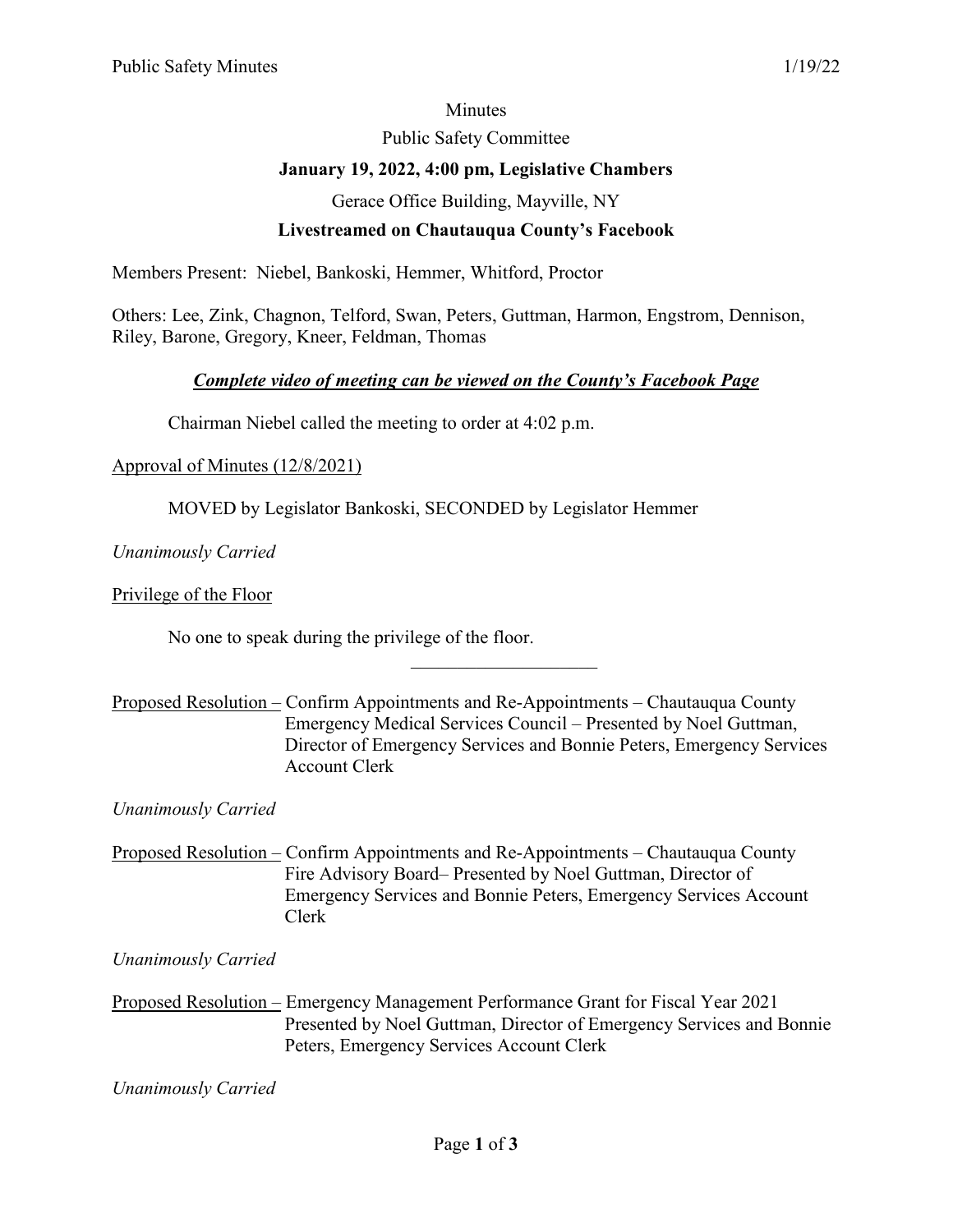### Proposed Resolution – Fiscal Year 2020 Hazardous Materials Emergency Preparedness (HMEP) Grant Program– Presented by Noel Guttman, Director of Emergency Services and Bonnie Peters, Emergency Services Account Clerk

### *Unanimously Carried*

Proposed Resolution – Authorize Agreement Between Chautauqua County EMS and Village of Falconer for ALS-BLS Joint Prehospital Service Agreement– Presented by Noel Guttman, Director of Emergency Services and Bonnie Peters, Emergency Services Account Clerk

#### *Unanimously Carried*

Proposed Resolution – Authorize Agreement Between Chautauqua County and City of Dunkirk for ALS-BLS Billing – Presented by Noel Guttman, Director of Emergency Services and Bonnie Peters, Emergency Services Account Clerk

#### *Unanimously Carried*

Proposed Resolution – Authorize Lease Agreement with City of Jamestown for Office Space for the Chautauqua County Public Defender's Office – Presented by Nathaniel Barone, Public Defender and Derick Gregory, Assistant Public Defender

### *Unanimously Carried*

Proposed Resolution – Authorize Execution of Comprehensive Opioid, Stimulant and Substance Abuse Site-based (COSSAS) Program FY2 – Presented by Undersheriff Telford and Jennifer Swan, Fiscal Supervisor for Sheriff's Department

#### *Unanimously Carried*

Proposed Resolution – Amend 2022 Budget for Body Cam Capital Projects – Presented by Undersheriff Telford and Jennifer Swan, Fiscal Supervisor for Sheriff's Department

*Unanimously Carried* 

Proposed Resolution- Approving Labor Contract with Civil Service Employees Association (CSEA) Unit 6322 (Part-Time Deputy Sheriffs) – Presented by Jean Riley, Director of Human Resources

*Unanimously Carried*